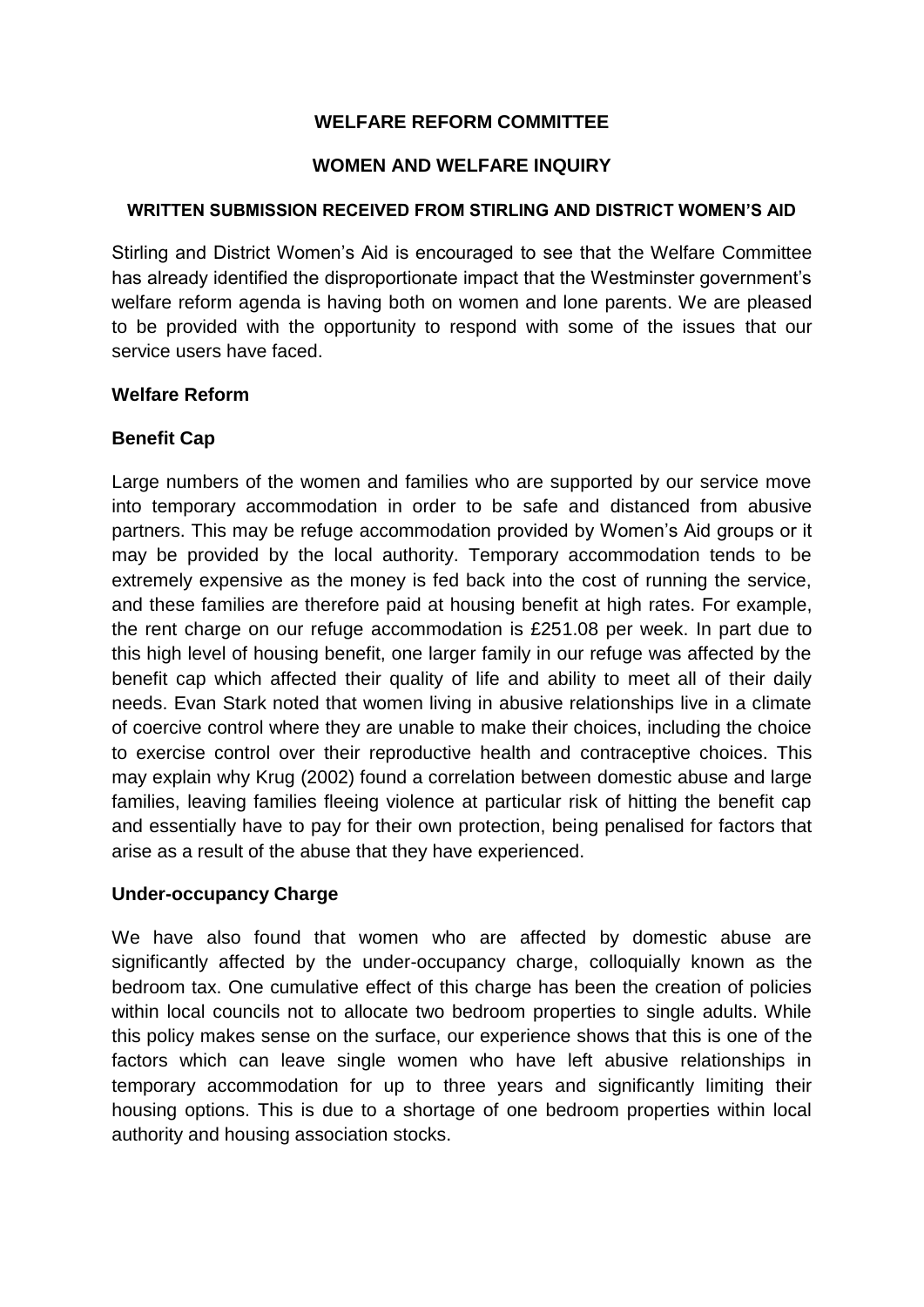## **Local Housing Allowance**

In 2012, the policy around local housing allowance changed so that individuals aged under 35 can only receive shared accommodation rates, which is significantly less than the private rents on one bedroom flats. In our experience, this has limited the options of single adults who are leaving abusive relationships, who are unable to take the option of private renting rather than waiting extensive periods for social housing. Women who have experienced domestic abuse report significant impacts on their mental health, including depression, anxiety and post-traumatic stress disorder. Other women may develop addictions and other maladaptive coping strategies which make living with others unrealistic. This is particularly significant given that single adults are already extremely difficult to find permanent housing for, and may constitute the most vulnerable of those seeking our assistance, such as those whose children have been removed from our care.

## **Universal Credit**

While universal credit is yet to be piloted in the Stirling area, we have grave concerns about many of the principles behind this particular piece of welfare reform. Women who have experienced domestic abuse may develop difficulties with their mental health due to ongoing trauma; or use addictions as a coping strategy. This can lead to a chaotic lifestyle and difficulties in managing money. The Westminster government has been clear that when universal credit has been rolled out the housing component will be paid directly to the claimant rather than to the local authority. Given the high costs of temporary accommodation, this will result in some claimants fleeing violence being paid extremely high amounts into their bank accounts which they may be unable to manage: in the case of those with addiction issues, this could even result in overdose and loss of life. In addition, women who are living with their abusive partners may have little control over their finances, and may experience financial abuse: having their housing benefit paid directly to the local authority removes the possibility for abusive partners to refuse to pay rent as part of the dynamic of domestic abuse.

Many of the families we work with operate on very tight budgets to ensure that everyone's basic needs are met. It's well acknowledged that it is easier to budget on a low income when there are small amounts of money coming in regularly, and it is therefore unclear why the Westminster government have decided to introduce a monthly rather than a fortnightly payment.

Finally, we are concerned about the possibility of a whole family's universal credit being paid to one householder rather than separately to individual parties. This has the potential to reduce the financial independence of women experiencing domestic abuse, therefore limiting their capacity to get to a place of safety.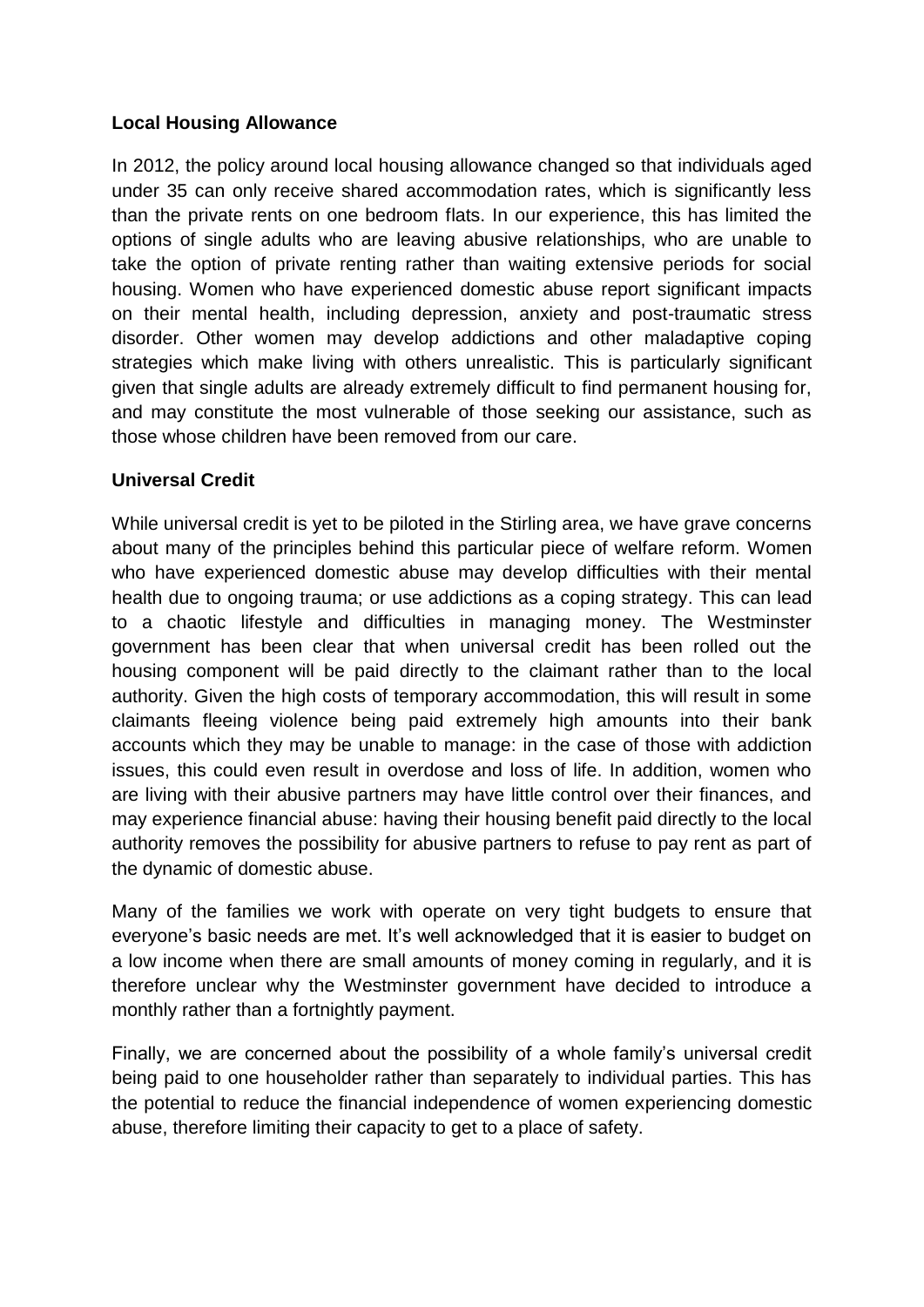## **Response to Questions**

#### **What is your clients' experience of being on benefits or employment support?**

Our clients have a wide ranging experience of being on benefits, both positive and negative. We often support women to re-apply for benefits after leaving an abusive situation, and the time delay in receiving benefits can affect their ability to meet their basic needs. However, crisis payments made by the Scottish Welfare Fund can be effective at ameliorating this. Our clients often struggle to survive at current payment levels, and report difficulty meeting their basic needs and the needs of their children.

# **How has your clients' experience with the benefit system changed since the introduction of the welfare reforms?**

We have observed an increase in the number of people who are being sanctioned or having employment support benefits stopped. This may be significant as where individuals are experiencing domestic abuse they can struggle to manage their day to day finances and appointments, perhaps because they are unable to get out of the house to attend a meeting at the jobcentre due to a partner refusing to let them leave. Abusive partners may take control of the mail and not advise the victim that she has an appointment with the jobcentre, or may prevent her from making efforts to apply for work as per her claimant's agreement. A punitive system that has targets to increase sanctions fails to acknowledge the many and complex reasons that someone might not be able to make an appointment.

Women we support who are applying for ESA and PIP report increased difficulties in accessing these benefits through increasingly punitive assessment strategies. Women who have experienced domestic abuse have been in a situation where they have been constantly controlled, and are often therefore unable to assert themselves to challenge bad decisions. This limits their capacity to access the benefits they are entitled to without an advocate, and a system which aims to reduce the amount of people claiming sickness benefits is not best placed to support them to express their views.

We have noted that at least one large family we have had involvement with has hit the benefits cap due to the high prices of rent in the temporary accommodation they were in, and the large amount of benefits they received as a large family.

Significantly, our clients without children, or whose children have been taken into care, have experienced difficulties with their housing options due to the lack of one bedroom properties in social housing and the introduction of the shared accommodation rate to the local housing allowance. This reduces their chances to remain safe from harm and to begin contributing to society as part of their recovery from domestic abuse.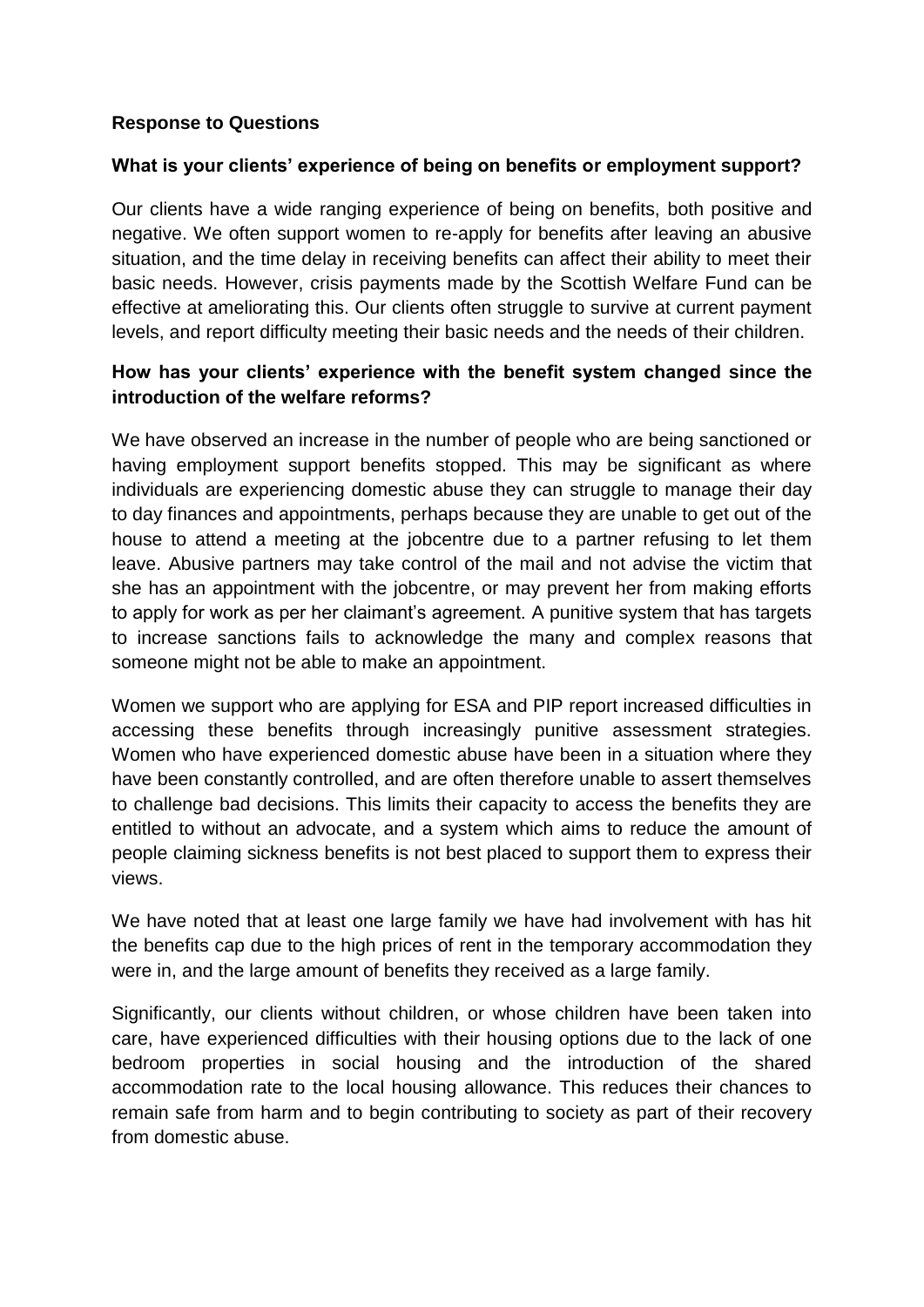# **Are there any challenges in being in receipt of your clients' particular benefits?**

Many women are unaware of the 13 week exemption that they can access from signing on for JSA if they have experienced domestic abuse. This is an excellent piece of policy that allows women time to recover from abusive experiences before beginning to look for work, but needs to be better promoted.

## **What be your priorities for change when certain benefits/elements of employment support are devolved to Scotland?**

Ensuring that women and families experiencing domestic abuse are equipped to meet their basic needs, including rapid payments made where circumstances change in a crisis like leaving a partner.

In order for women to be enabled to leave abusive situations it is critical that they have access to financial independence. This means ensuring that where possible people are paid benefits as individuals rather than as couples.

Women who have experienced domestic abuse may develop difficulties with their mental health and addictions due to the extensive trauma in their history, making it difficult for them to manage their finances and budget effectively. We believe that in a civilised society the system should be made easier rather than more difficult for them to manage, and would therefore urge a review of policies like direct payments of housing benefit to the claimant, and monthly payments of benefits.

Ensuring that individuals who are applying for ESA/PIP are well supported through the process, and have access to advocates to help them express their views.

# **Do you have any suggestions of any practical improvements that you would like see when certain benefits/elements of employment support are under Scottish control?**

Reducing the time delay when women have to apply for income support as newly single parents, as well as making it easier to reapply to tax credits and child benefits as a single parent recently separated from an abusive partner.

Increased promotion of the domestic abuse exemption in JSA.

Ensuring that the benefits cap takes account of the high cost of temporary accommodation, even where that accommodation is not classed as refuge.

Increased provision of advocates for people applying for ESA and PIP

Getting rid of the shared accommodation rate within local housing allowance, and making concerted efforts to increase the building of one bedroom properties to